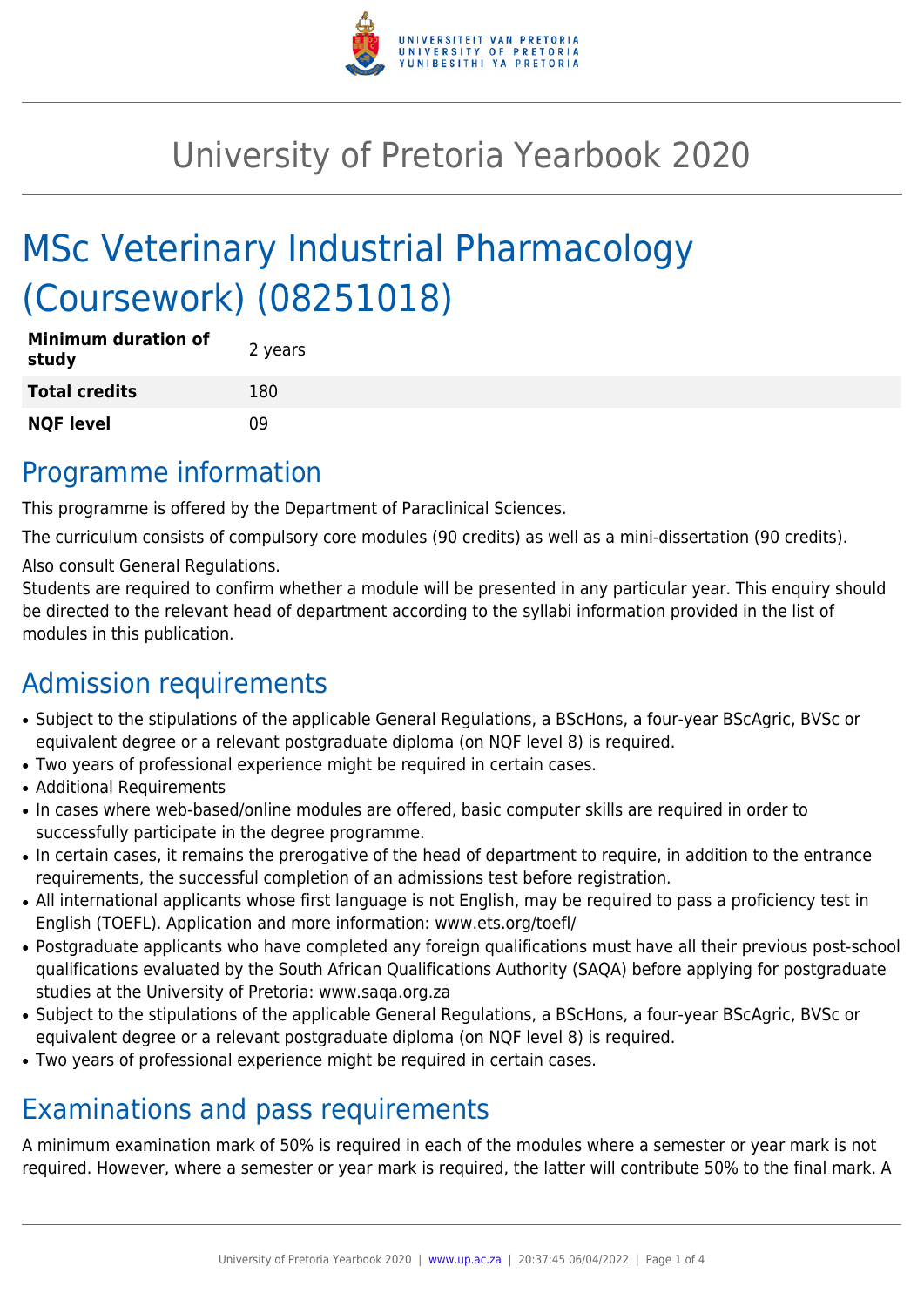

subminimum of 40% is required in the examination and a final mark of at least 50 % to pass the module. Instructions regarding requirements for semester, year or examination marks are published in the study guides, for the specific attention of candidates.

The MSc coursework degree is conferred by virtue of the successful completion of examinations on the coursework modules and a mini-dissertation.

If a student fails a module, he/she will have to repeat the module the following year. A module cannot be repeated more than twice.

#### Research information

Also consult the General Regulations.

Candidates must submit a mini-dissertation which deals with an applied field of study. The topic is determined in consultation with the supervisor and the relevant head of department, and must be approved according to Faculty guidelines. The mini-dissertation is based on an applied research project or related research projects (which need not be original), planned and reported by the candidate. (Assistance with statistical processing, applied specialised procedures, etc. is allowed, but must be acknowledged.)

An internal as well as external examiner will evaluate the mini-dissertation. The supervisor may not be an examiner.

The average mark of the separate marks awarded by all examiners constitutes the final mark for the minidissertation. The minimum pass mark is 50%. The Dean, on the recommendation of the relevant head of the department, may permit a candidate who has failed, to submit an amended mini-dissertation for final adjudication.

### Pass with distinction

The degree is conferred with distinction on a student who has obtained at least 75% for the mini-dissertation and a weighted average of at least 75% in the other modules needed to comply with degree requirements, provided that a minimum pass mark of 60% in all the other modules have been obtained.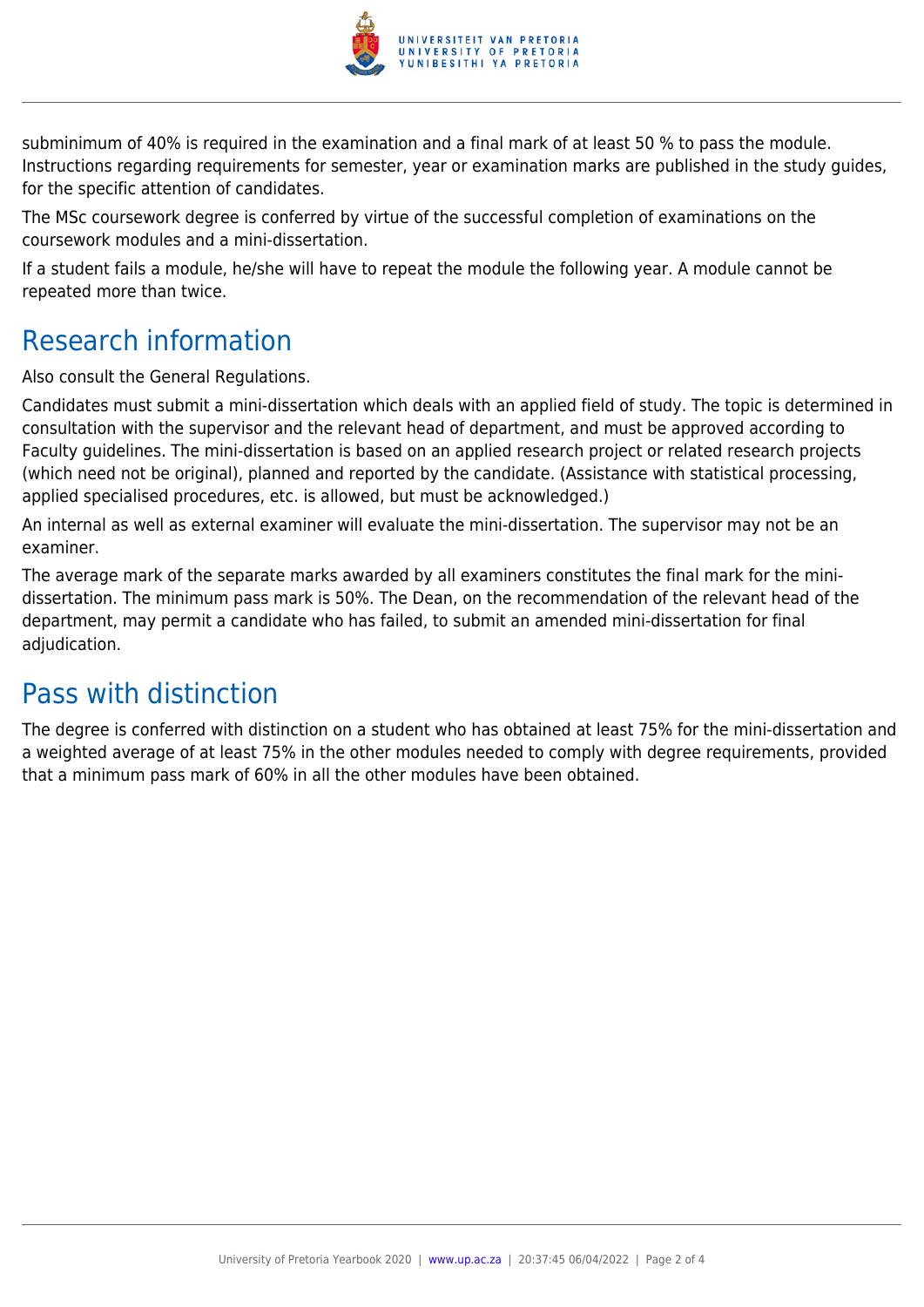

#### Curriculum: Year 1

**Minimum credits: 90**

#### **Fundamental modules**

[Research methodology 813](https://www.up.ac.za/faculty-of-education/yearbooks/2020/modules/view/VRM 813) (VRM 813) - Credits: 0.00

#### **Core modules**

[Advanced fundamentals of pharmacology 876](https://www.up.ac.za/faculty-of-education/yearbooks/2020/modules/view/FAK 876) (FAK 876) - Credits: 40.00 [Veterinary industrial pharmacology 800](https://www.up.ac.za/faculty-of-education/yearbooks/2020/modules/view/VIP 800) (VIP 800) - Credits: 50.00